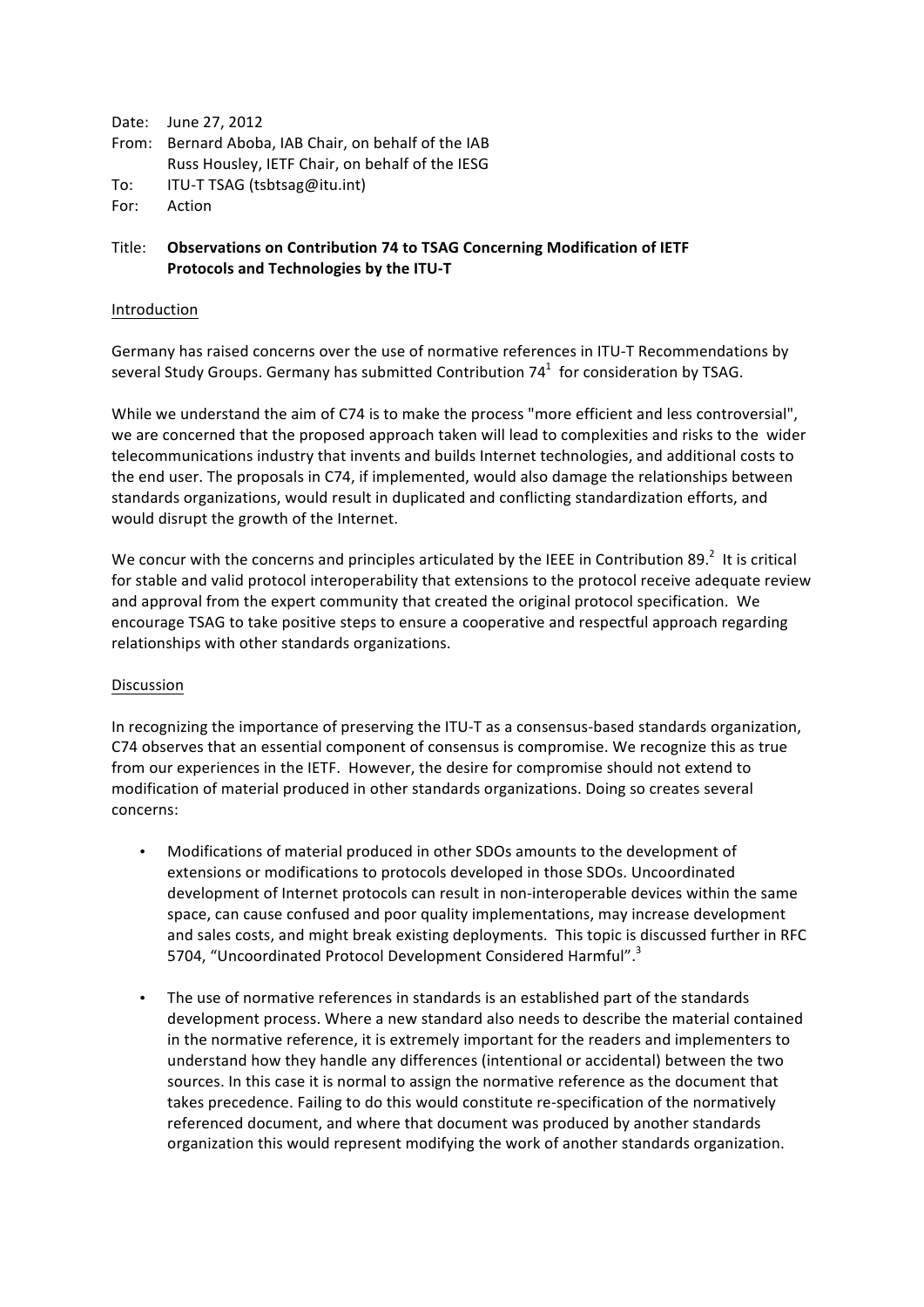- Whether a normative reference is made to a section, a document, or a series of documents must be determined on a case by case basis. In most cases it is clear which is appropriate. In those cases which it is not, it is better to contact the standards organisation in question. Taking a blanket approach can lead to re-specification of the reference and/or interoperability problems.
- Before text may legitimately be copied, it is necessary to obtain permission from an assortment of entities, which may be fraught with legal difficulties. The copyright in IETF documents is held by the IETF Trust or by the individual authors. Please see RFC 5378<sup>4</sup> and the Legal Provisions of the IETF Trust.<sup>5</sup>
- Implementers of standards that modify works of other standards organizations may be vulnerable to patent claims. Like other standards organizations, the IETF records declarations of, but does not own rights to, patents associated with specifications. If a patent is licensed at all, commonly the owner will extend a license that is specific to a particular specification. The safest approach is for extensions to such specifications to continue within the forum in which the work was originally standardized.

The IETF operates an open process allowing all interested parties to propose extensions and changes to Internet protocols based on operational need and code implementation. Utilizing the IETF process ensures proper coordination and thorough review. Should the ITU-T have a requirement to modify or enhance an IETF Technology, the IETF has a documented change process to accommodate such needs.<sup>6</sup> Previously, the ITU-T has successfully worked with the IETF to effect such enhancements.<sup>7</sup>

The proposal in C74 is not consistent with best practices for the development of standards by international standards organizations. The ITU-T should only adopt procedures that make changes to externally developed standards with the consent and cooperation of the source standards organization.

## Summary and Proposal

<u> 1989 - Jan Samuel Barbara, margaret e</u>

While we agree with the intention to make the process of referencing standards produced by other standards organizations more efficient and less controversial, we believe that the proposals contained in C74 would introduce risk and uncertainty to the implementer, and additional attendant cost to the operator and the end user.

We encourage the TSAG to take positive steps toward mechanisms that embody a respectful and cooperative approach to interactions with other standards organizations, that will result in improved quality and value of the standards produced. Such steps might include re-evaluation of which bodies should be recognised under Recommendations ITU-T A.4 and ITU-T A.6, as well potentially updating Recommendation ITU-T A.5 as a firm commitment by the Member States toward collaboration in the standards ecosystem.

<sup>1</sup> Germany, "Suggestions relating to the generic procedures for facilitating references to documents of other *organizations in ITU-T Recommendations"*, Contribution 74 to TSAG, December, 2011.

<sup>2</sup> IEEE, "IEEE Contribution in response to Contribution 74 to the Telecommunication Standardisation Advisory *Group from Germany"*, Contribution 89 to TSAG, June, 2012.

<sup>3</sup> Bryant, S., Ed., Morrow., M., Ed.; "Uncoordinated Protocol Development Considered Harmful", RFC 5704, November, 2009.